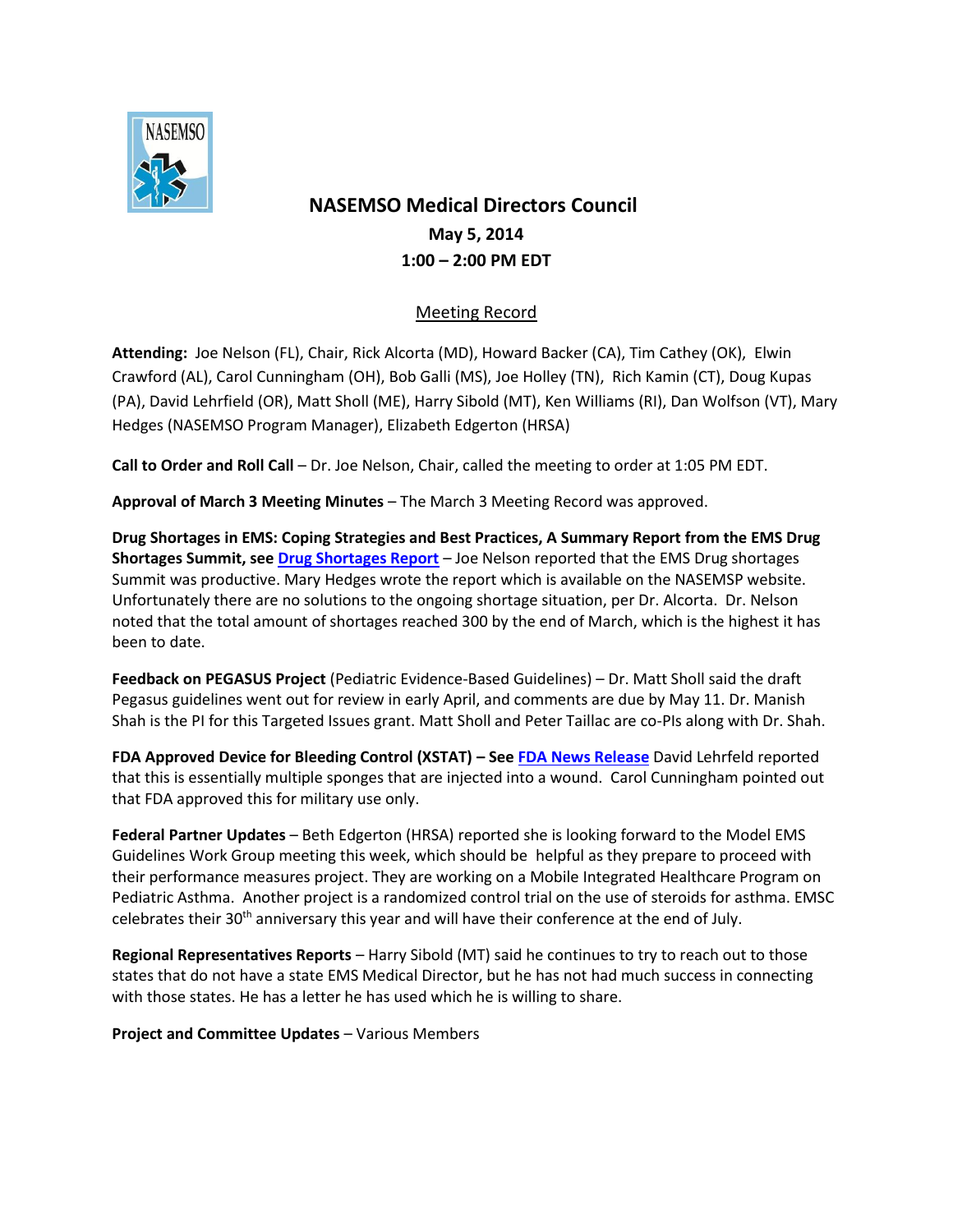- **Model EMS Guidelines Project** Carol Cunningham said that the comment period closed April 30 and we received 37 sources of comments. The Work Group meets later this week to review the comments and try to wrap up the project.
- **Statewide Implementation of a Prehospital Care Guideline** Matt Sholl reported they have completed their general and state-specific toolkits, and now they are completing the online learning management system.
- **NAEMSP Evidence-Based Guidelines (EBG) Strategy Project**  Doug Kupas reported they have gathered all the information from the face-to-face meeting. A best practices type of document will be the end result of this project. Dr. Nelson noted the extraordinary length of time it takes to develop an evidence-based guideline, and wondered if there would be a way to shorten the process. Doug acknowledged this and indicated that there was a request to develop a consortium to assist in developing these EBGs. Matt Sholl added that he and Peter Taillac have learned how to expedite the process in their experience with the PEGASUS and EBG Projects. Dr. Edgerton added that they are learning how to do this better. Howard Backer asked for clarification of the various EBG projects underway. Doug Kupas explained that a few years ago NHTSA funded the first EMS evidence-based guidelines project. Since that time, NHTSA has funded several more projects including the EBG project that Drs Taillac and Sholl are leading through NASEMSO. Currently NAEMSP is leading an EBG Strategy Project for EMS. Matt Sholl said that after talking to Drew Dawson about the confusion, he developed a power point presentation that distinguishes the various EBG projects underway**.** Dr. Backer asked if these projects might affect national standards of practice. Doug Kupas said that it is difficult to avoid this eventual outcome. Just as the AHA guidelines have been held up as the national standard.
- **Joint Trauma Committee** David Lehrfeld (OR) reported this committee comprised of NASEMSO and ACS representatives had their first meeting. The committee was given a chance to preview the new ACS "orange book" and is tasked with creating a crosswalk with the old "green book." The meetings have been productive and the committee will be pretty busy in the next year. The committee's role is to deal with the presentation and implementation of the new orange book and not to comment on the guidelines themselves. The new orange book is posted on the ACS website.
- **PAD Policy Advisory Committee** Sarah Nafziger was not able to join the call, but this project is not underway yet Mary noted.

## **Advanced Automatic Collision Notification for Medical Directors NHTSA Grant**

## <http://www.grants.gov/web/grants/view-opportunity.html?oppId=254004>

A 24-month competitive grant (\$250,000) to develop training and testing materials to teach AACN to EMS and 911 Medical Directors and other EMS stakeholders. Applications are due June 25. Mary Hedges explained the grant opportunity that was just released by NHTSA. Joe Nelson said it is likely the NASEMSO Board may ask the Medical Directors Council to make a recommendation whether to apply for this grant and he would like member feedback after they have had a chance to review the RFP. Doug Kupas said he thought the ACS would be a likely candidate for pursuing this grant opportunity.